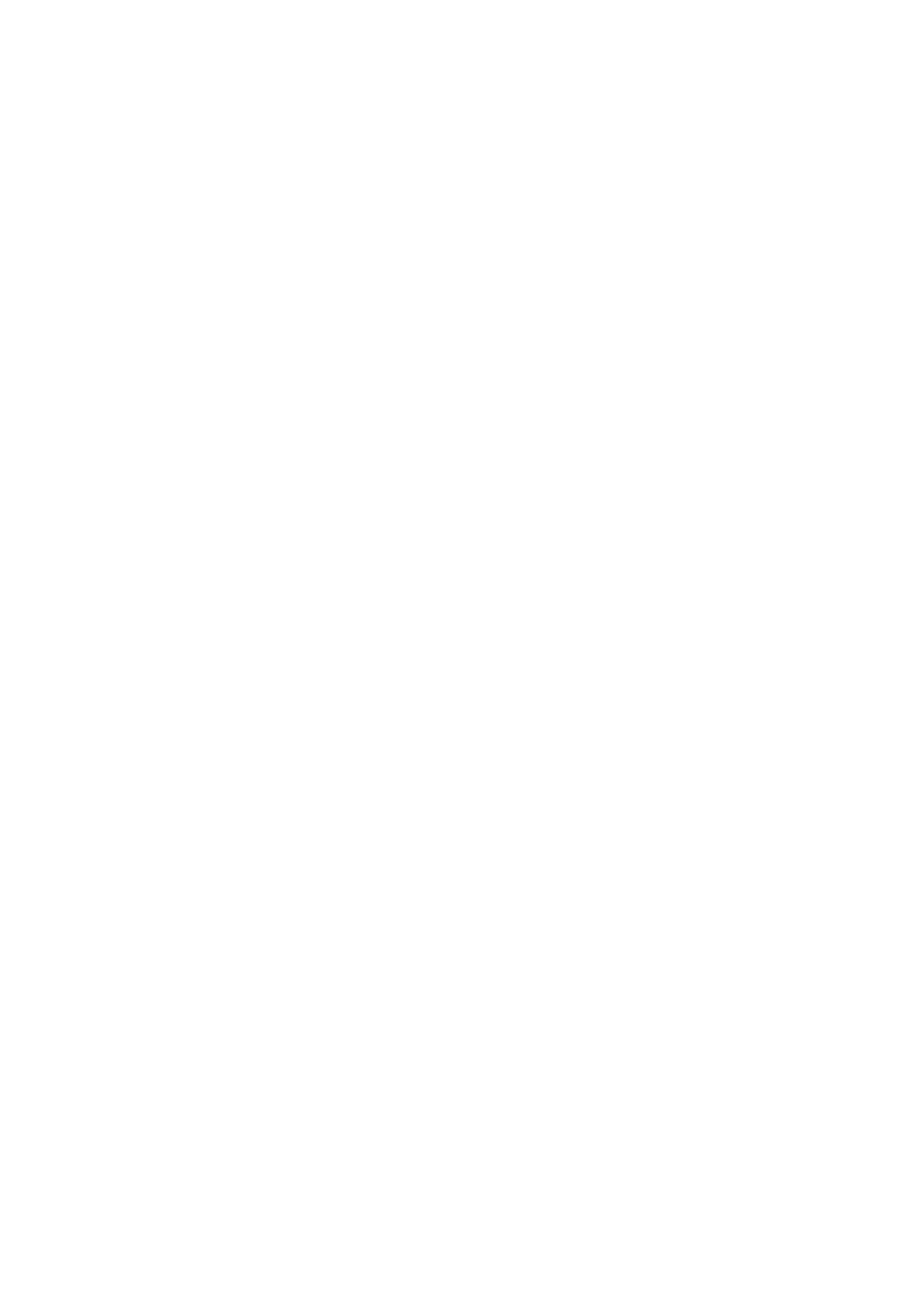# Three Red Things

# Christine Murray



Smithereens Press 6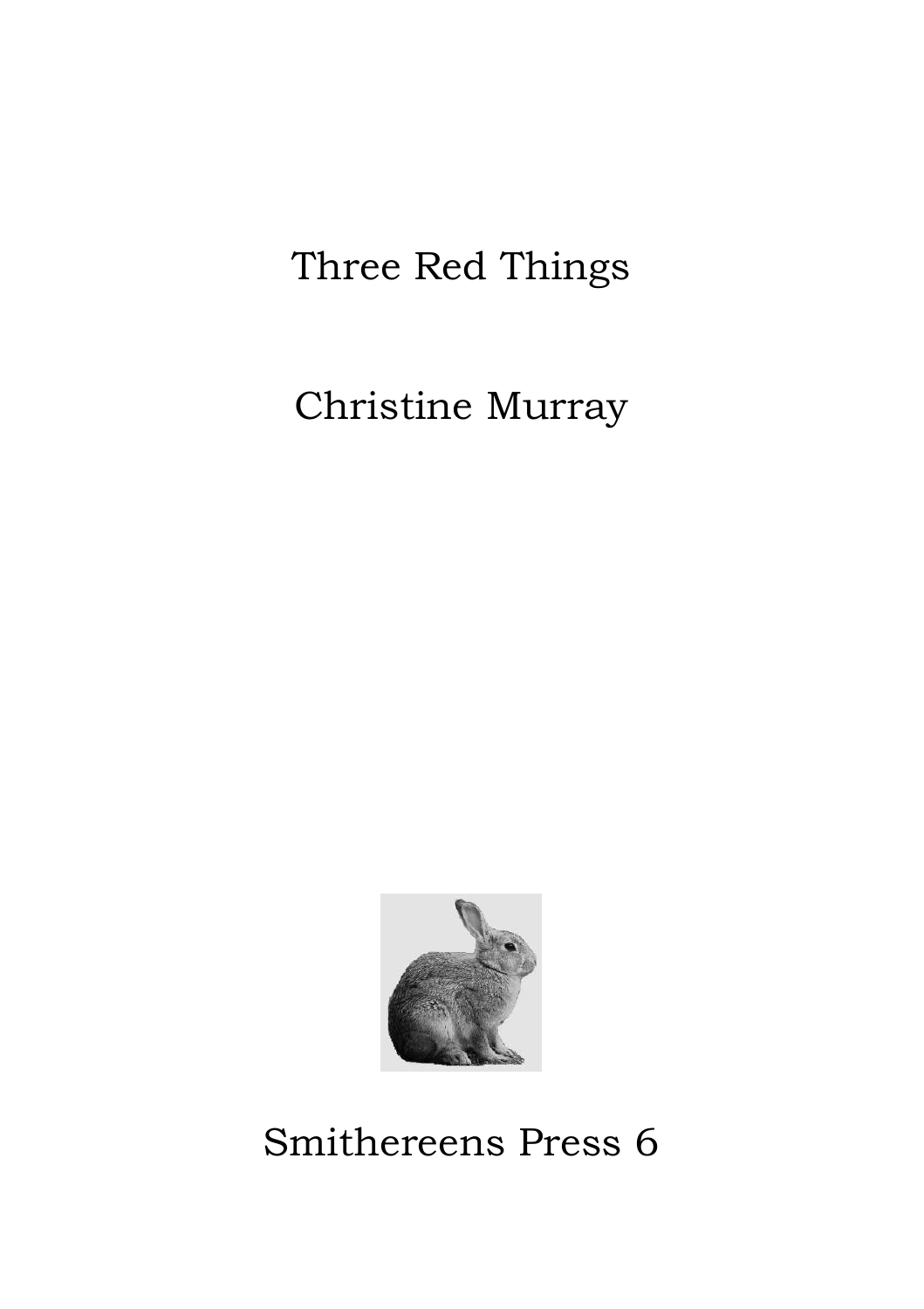*Three Red Things*  is first published by Smithereens Press http://smithereenspress.com on  $4^{\text{th}}$  June 2013.

Copyright © Christine Murray 2013. All rights reserved.

Cover image by Kenneth Keating. Author photograph by Christine Murray.

Text set in Calibri 12 point.

smithereens.press@gmail.com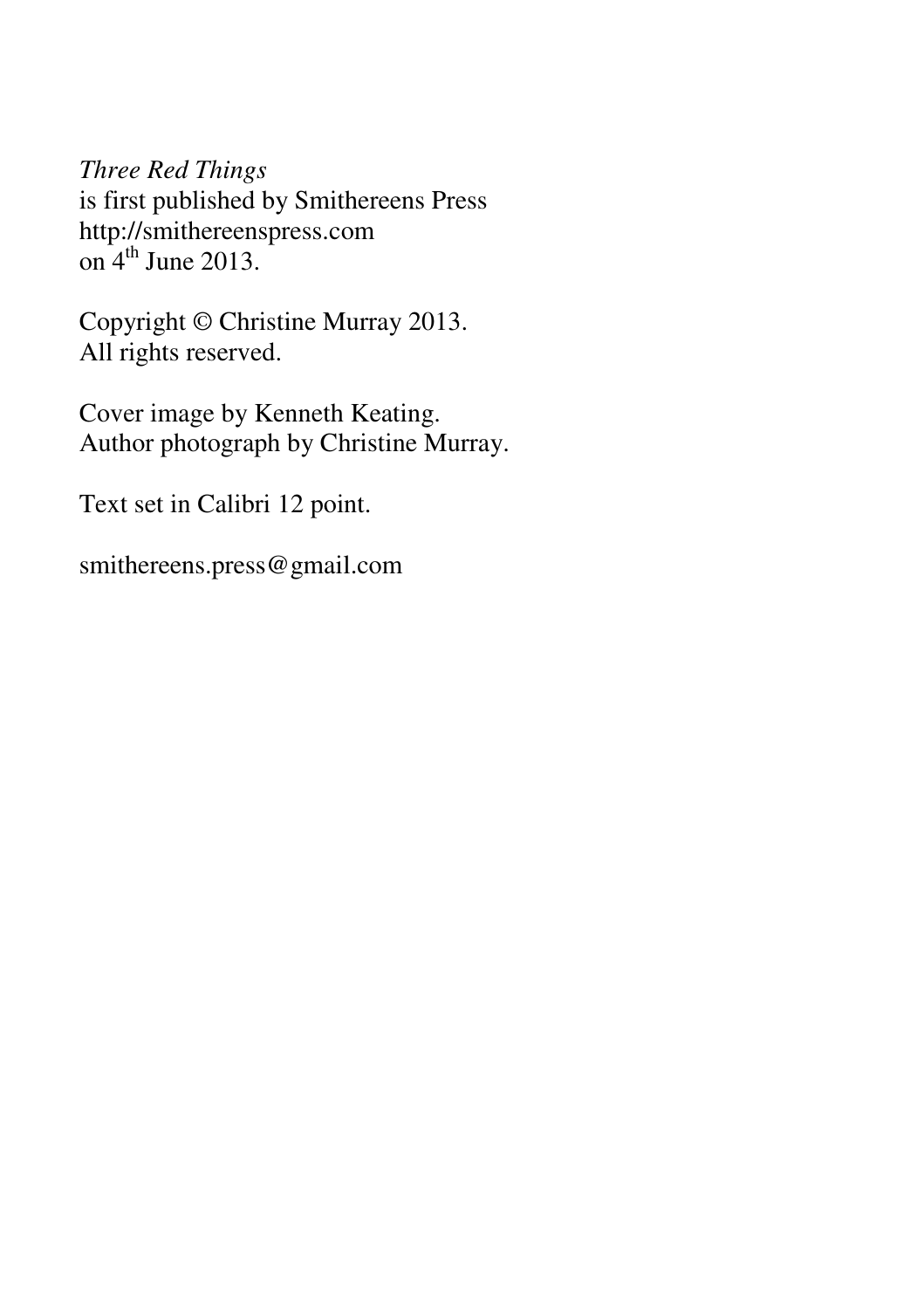### **CONTENTS**

| Three Shorts                         | 3  |
|--------------------------------------|----|
| Glendalough, at Iseult Gonne's Grave |    |
| The Blind                            | 5  |
| reed songs I-IV                      | 7  |
| Dark Pool                            | 11 |
| Flame or not                         | 12 |
| Jewel-box                            | 13 |
| The Zeiss                            | 14 |
| appeal to the dying                  | 15 |
| Three Red Things                     | 16 |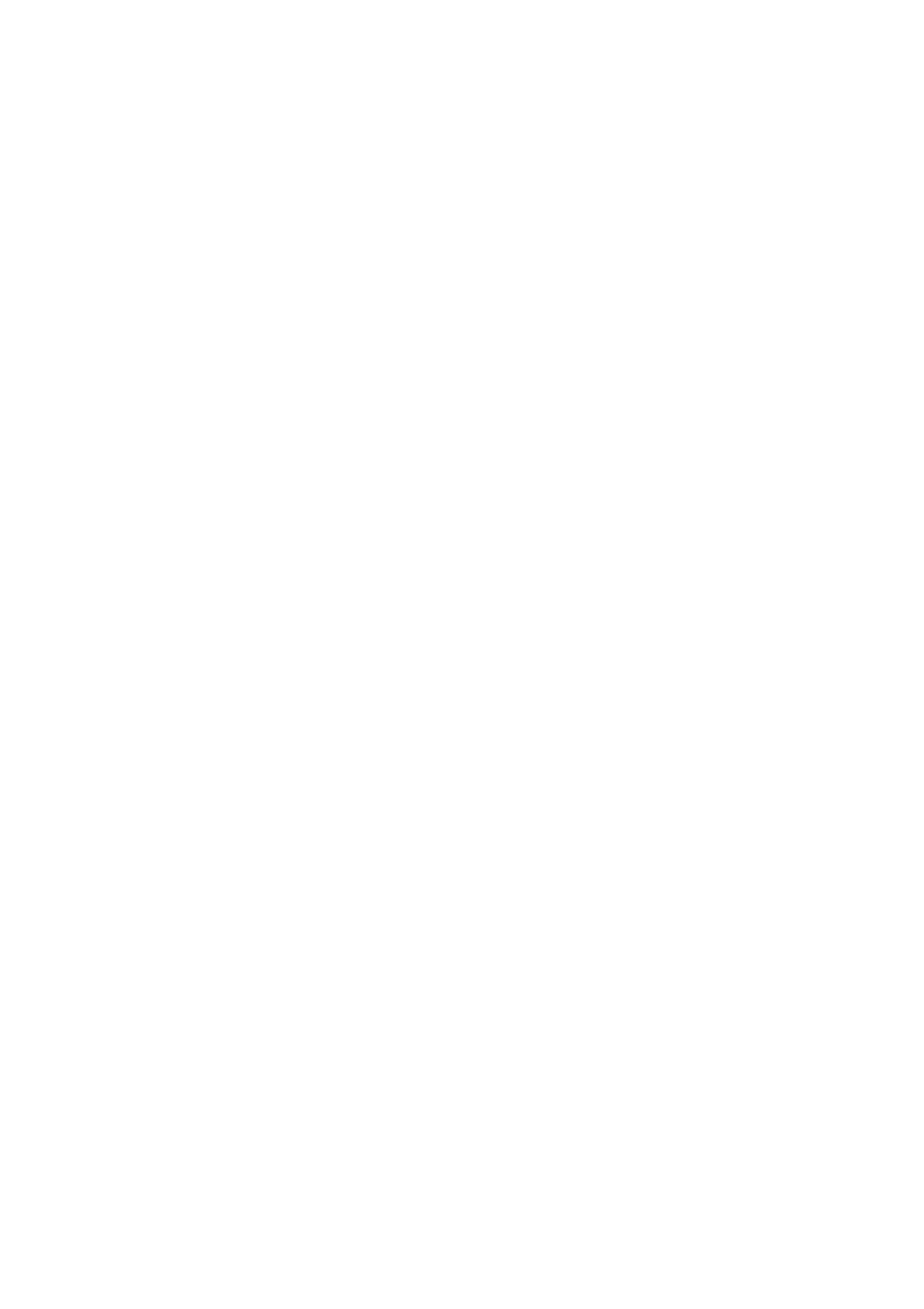Three Red Things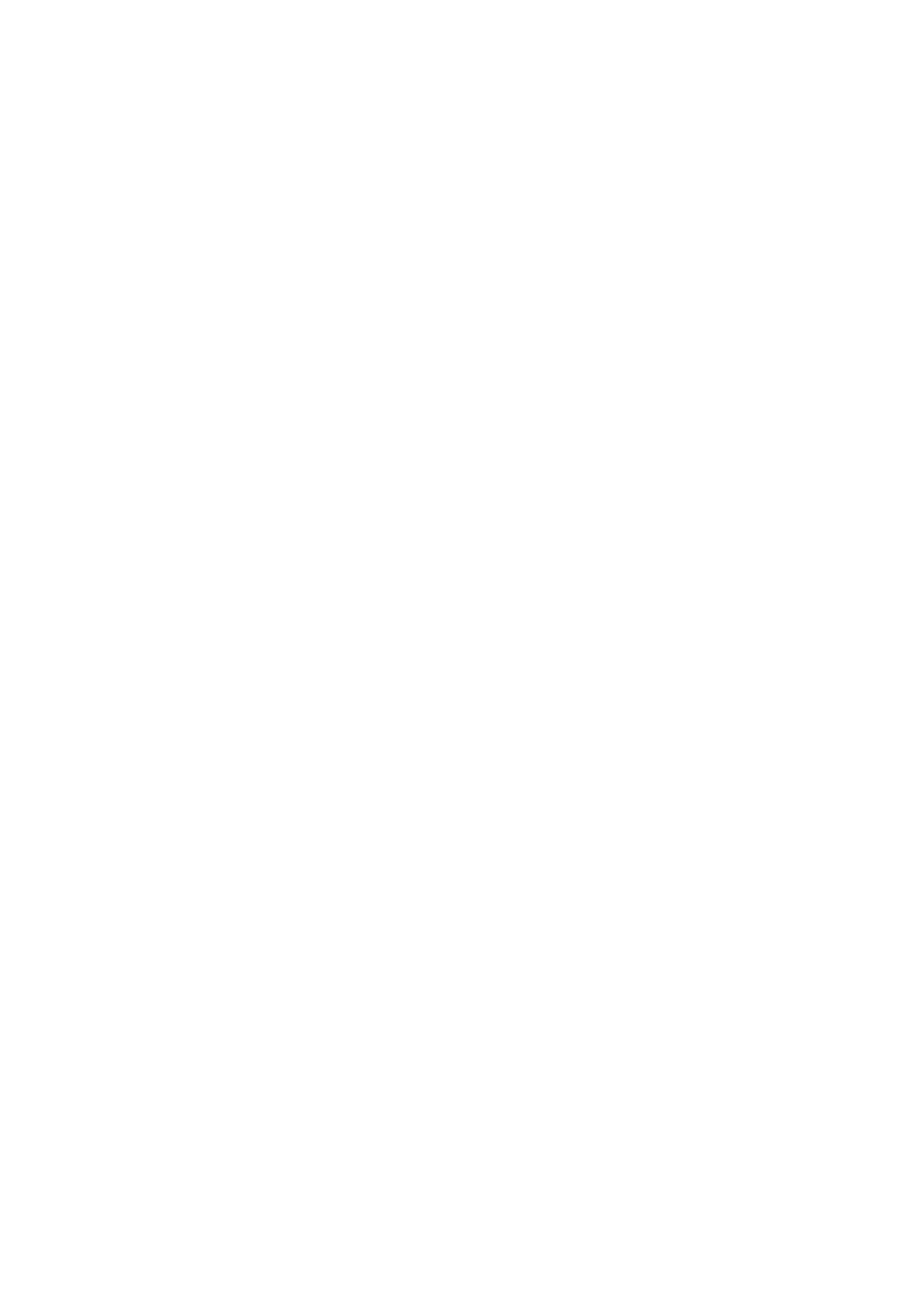# Three Shorts

I

Roadlake rushes to pours its pools onto the pathways. Mercury-mirrors dot them imaging the trees' dark sway.

II

Dawnsong onesong a lonesong of blackbird wren or thrush note rises. Pipe-up to crescendo at tree's apices spring's green-rush.

III

Onesong arises dawn's aubade. Two songs lonesong or more sweet the air. An after-storm. From the tree the bird soars.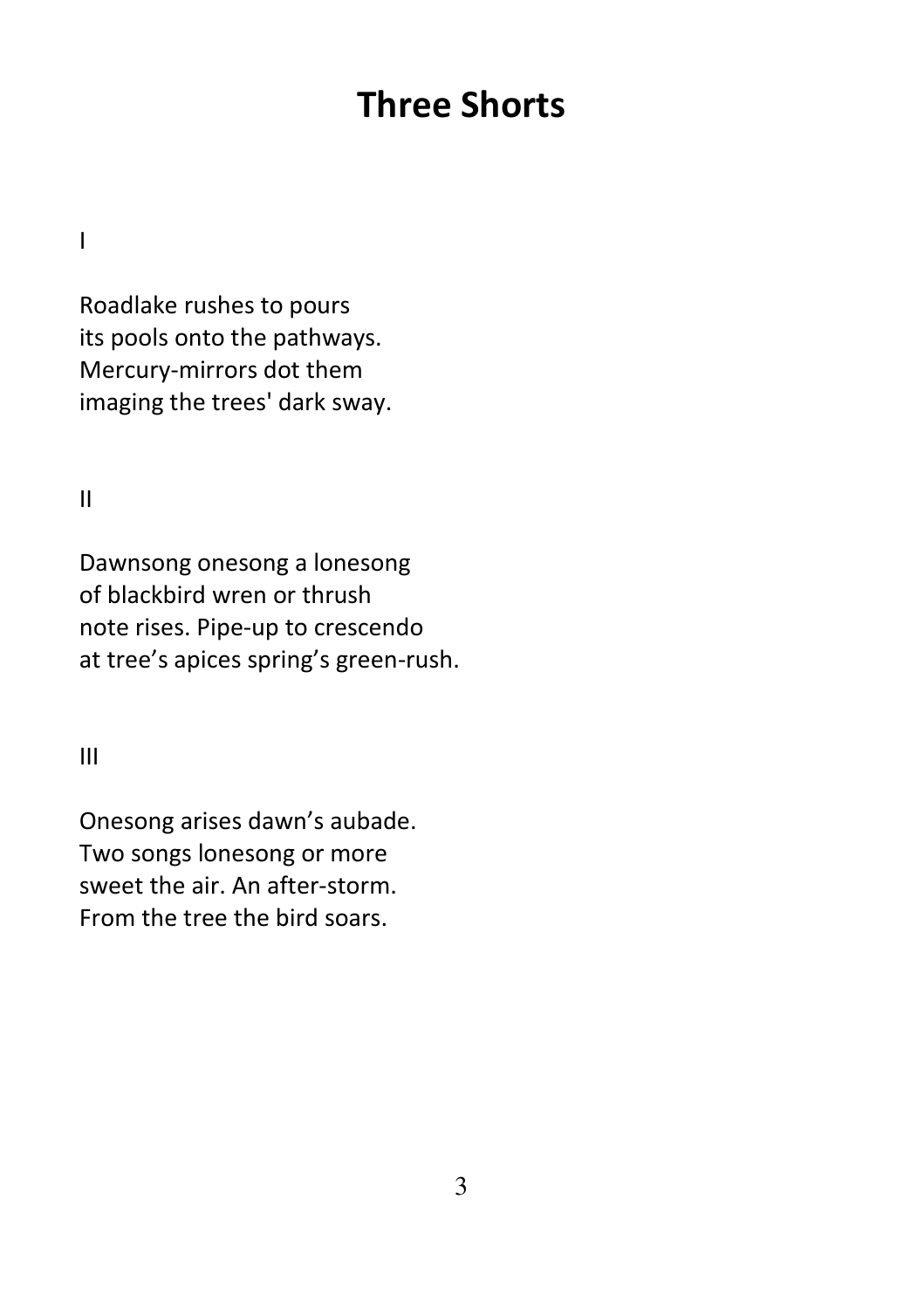### Glendalough, at Iseult Gonne's Grave

subside the rocks archback silica of bird leans into

a granite stylus a grave bed green sea-bed of flowering heads.

shatter of tree hacked-through/ windmills beside an sruthán geal gold coins in-stream-glitter out to me.

a small a cloud there her gulfstream ruffles my feathering (toll the …)

blood-thickener sloughs blood against. let her eat the disease

 a gelid-thaw clysters the blooms

 all that glisters is not white / and not laden with small-griefs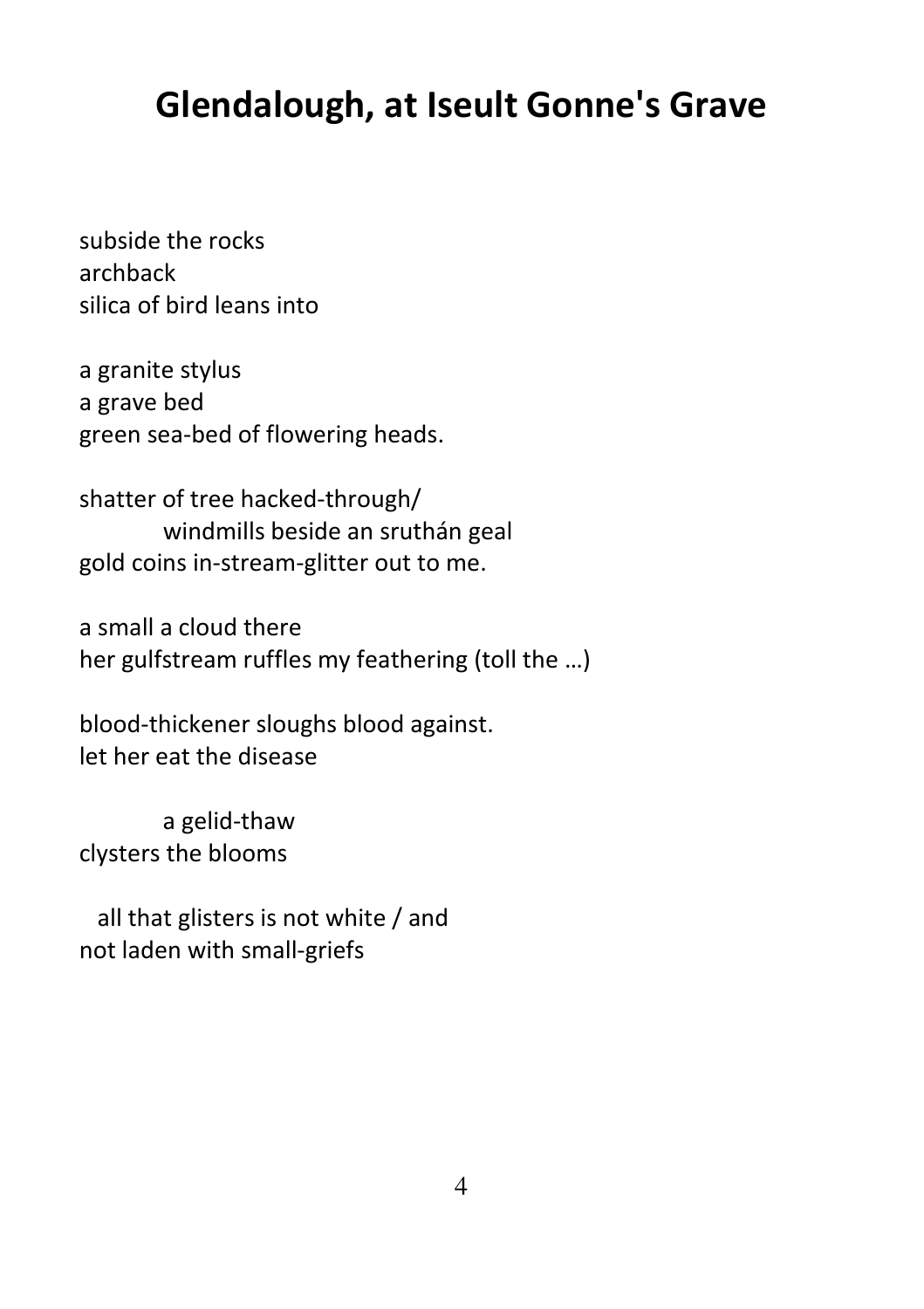# The Blind

#### 1. Unleash The Skein

red thread the open wound and from it the red rivulet

will drain into the metal dish and curl into water

no more now it is just a stitch stitches

the wound gash drawn in and thread dust of glass in the wound ground in

round the heel and spiral down into blue glass pummelled beyond crystal

a useless moon dust pounded to glass the red thread

lets no light in the shards are small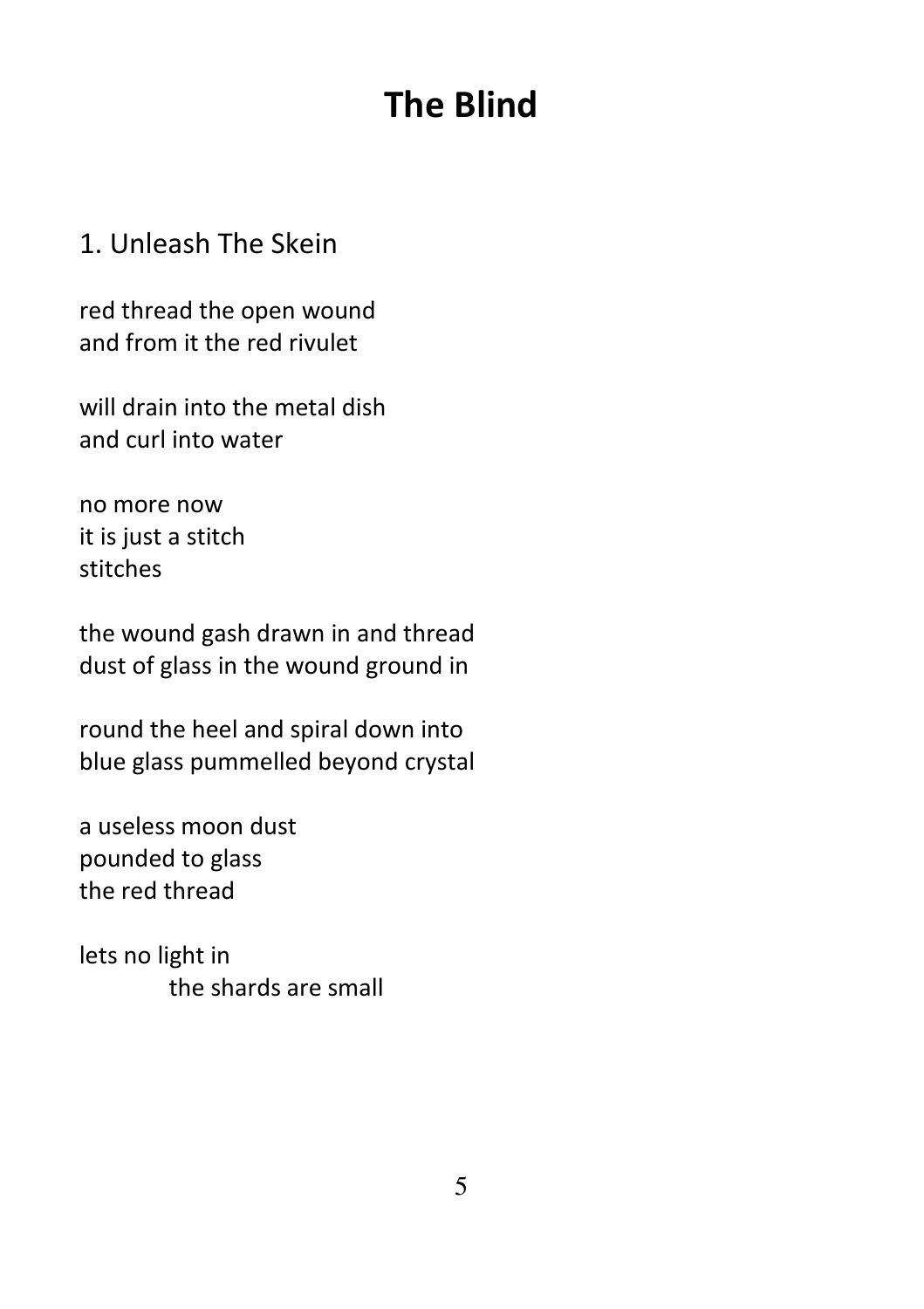### 2. And Loosen it

unleash and loosen the skein, umbilical in red the thread that will lead you into the city and where it began

amongst the blind amongst the furies

where pain is pummelled to red dust where pain is pounded to blue dust

dust lies on the deserted library it lies in the threading of the shoe and spirals down to the heel of

> 'How beautiful are your feet with shoes, O prince's daughter! the joints of your thighs are like jewels, the work of the hands of a cunning workman.' \*

you are too far gone to let in the light and those are the worst words words of desire

maybe.

\* Song Of Solomon 1:7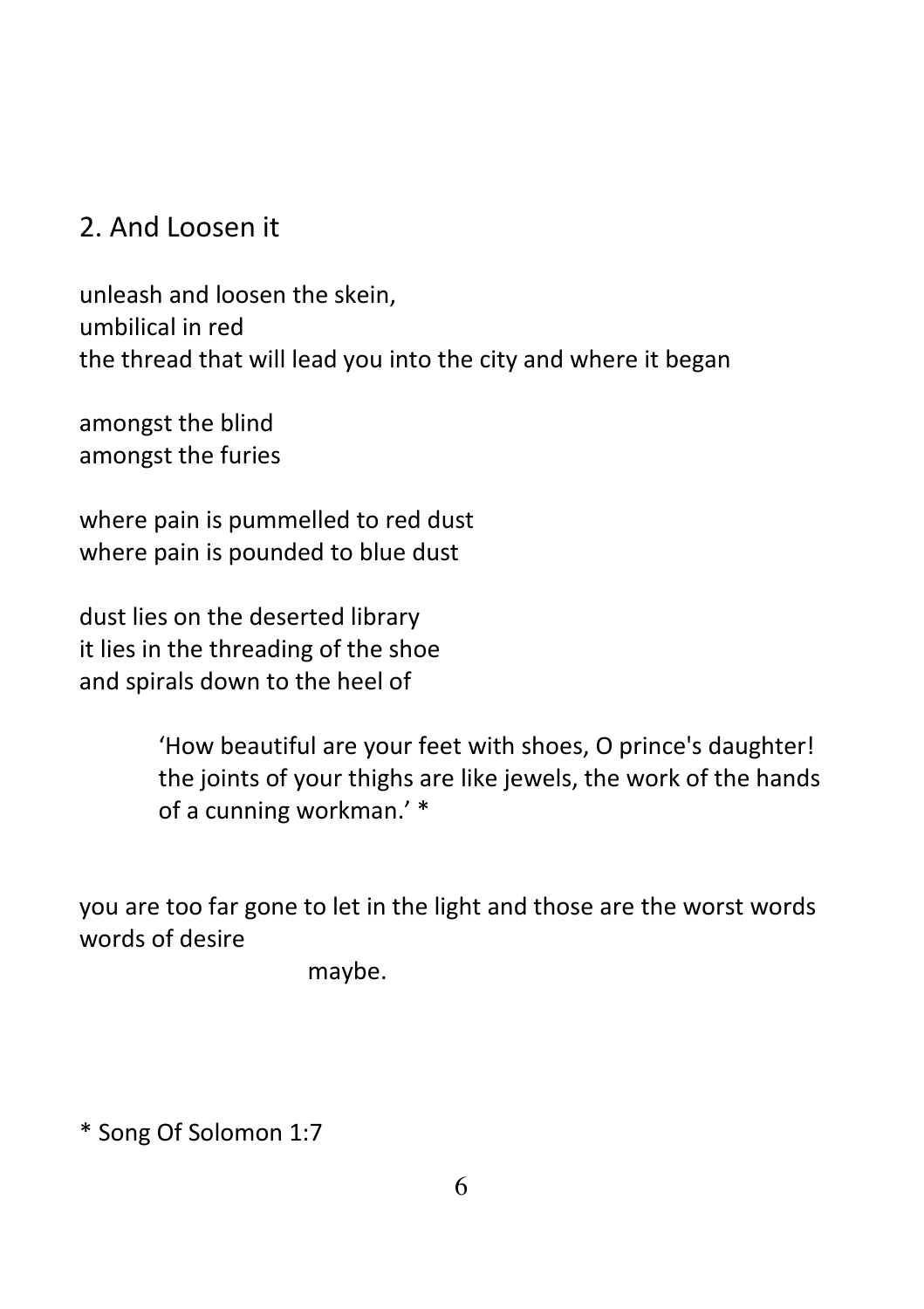### reed songs I-IV

I

whistle-in sing the hollow-pipes of bird-bone or leg-tube jointed to

leech into soil's black trauma a double-reed will always carry down

its muffled tune from contort of leaf to nub of root

there is bone substance to the fallen bough as there is to the winged-bird both perfume

a maerl of barely encloses both the feathered and the not

a shell maybe –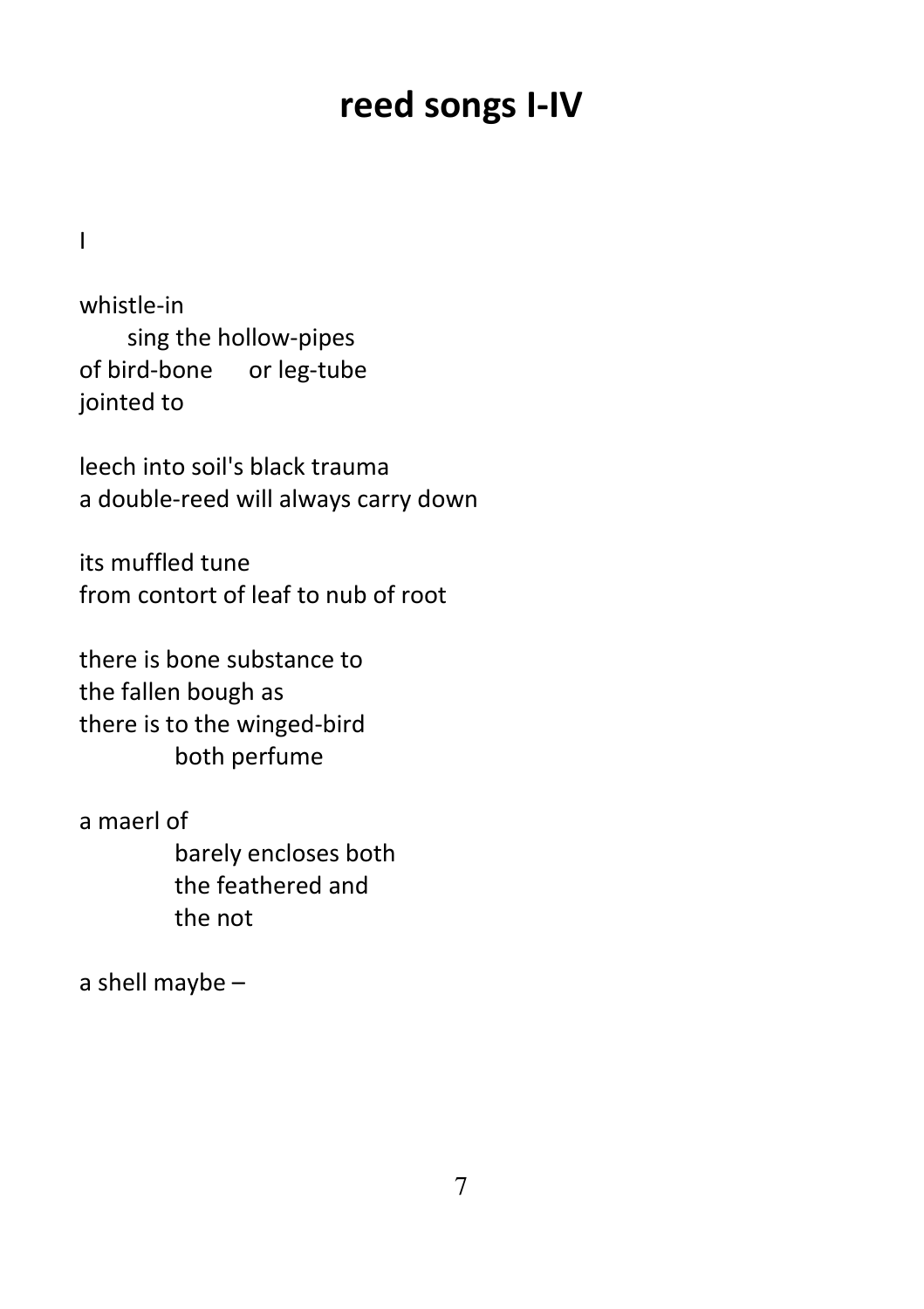II

Euterpe, muse of lyric poetry I can hear your double-flute's song

those reeds tremble even here as An Doilin emblazes her corals from

red, reddish to pink to salmon pink to warm peach and

eventually it stagnates to a sense of middling yellow a sickly kind of yellow to brownish cream

The maerl is never bone white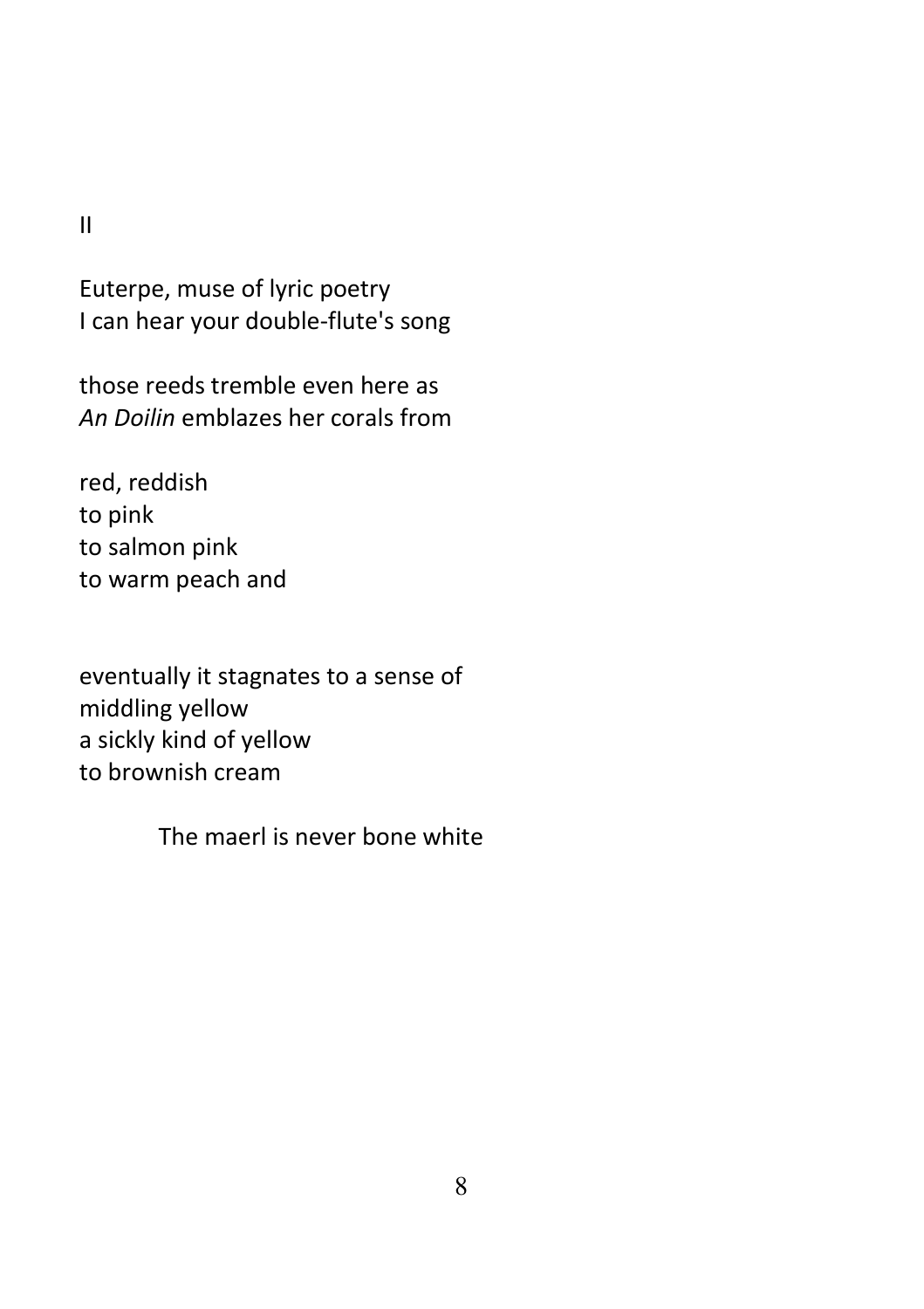III

there is a horse there on the hill a Connemara

She had tumbled down the stone walls in flight in frenzy the men caught her

amongst the strife the orange flame

the yellow strife the white

white grey and cream : her mane and tail is against the wall

the bone-beach is sometimes called Trá na Bpaistí, a monument there

a famine grave is nearby

the maerl holds the names of the nameless dead the places of their graves

and even here here still - Your twin reeds tremble a song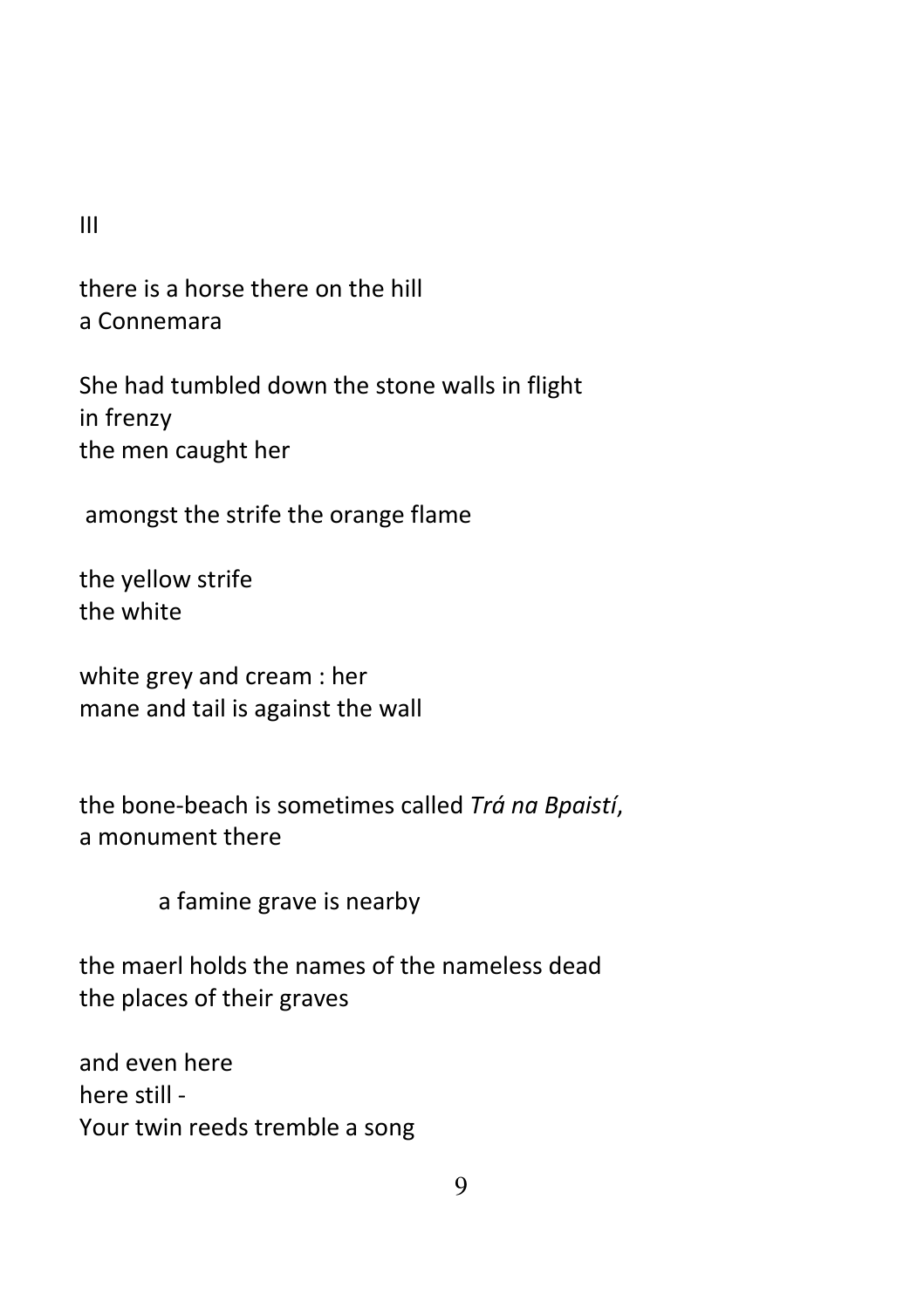IV

I'd rather it were a muse dangling above my head in her purple cloud dress

than a crystal chandelier of gaudy pattern floating in the manycoloured sky

a painted backdrop is between the vanished bookcase and wall each breeze brings the noise of tea-cup-clatter a loud tea room

separator of light

I am scraping my bare foot on a bright tiger claw and I am agitated down to my bruised flesh

give me the muse the reed song song of the bones a hollow bone a twin reeds' tune

anything but this noise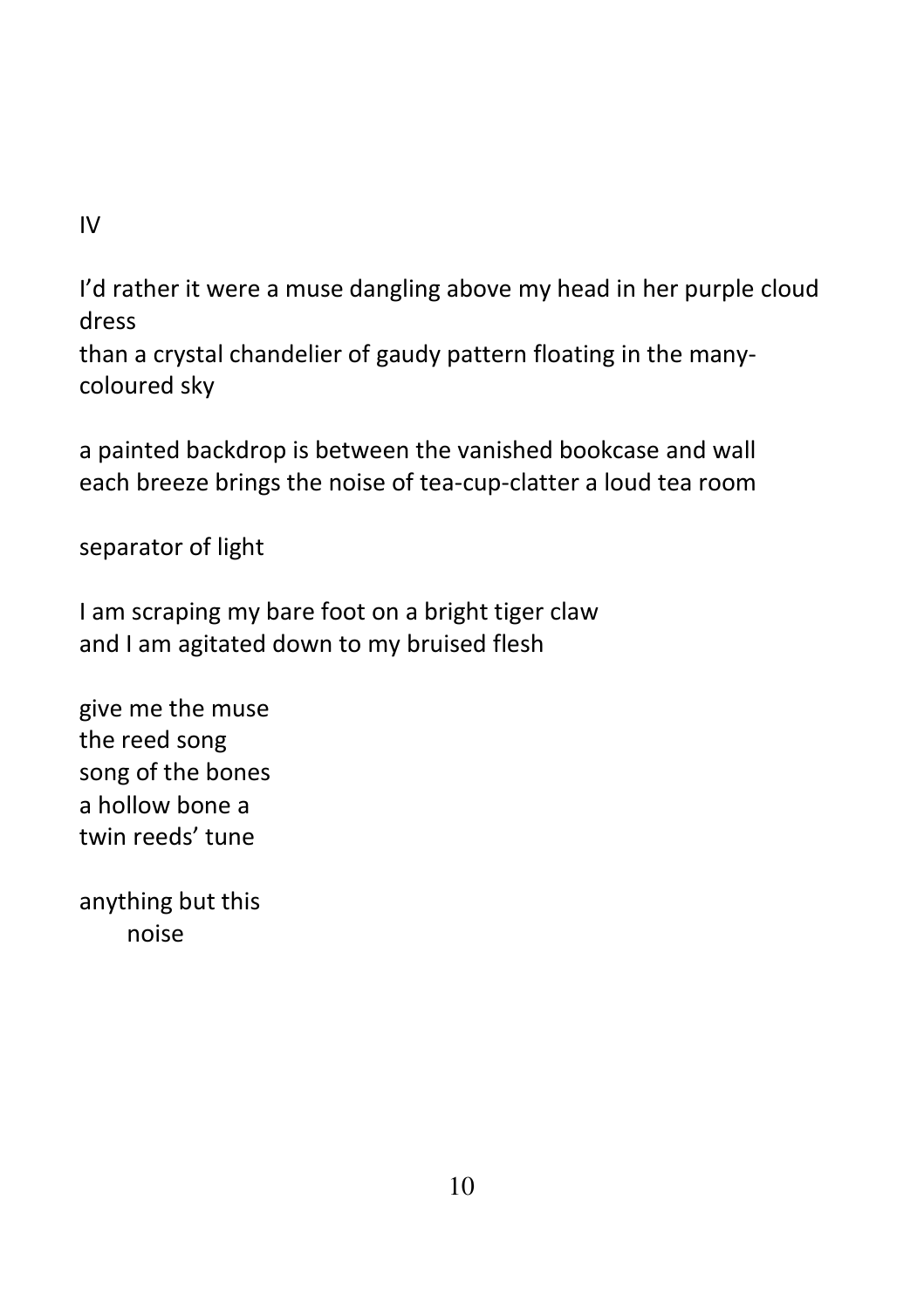# Dark Pool

Ripple-skiffed by bird and stone Tree is held in dark-water

The flowers fight up.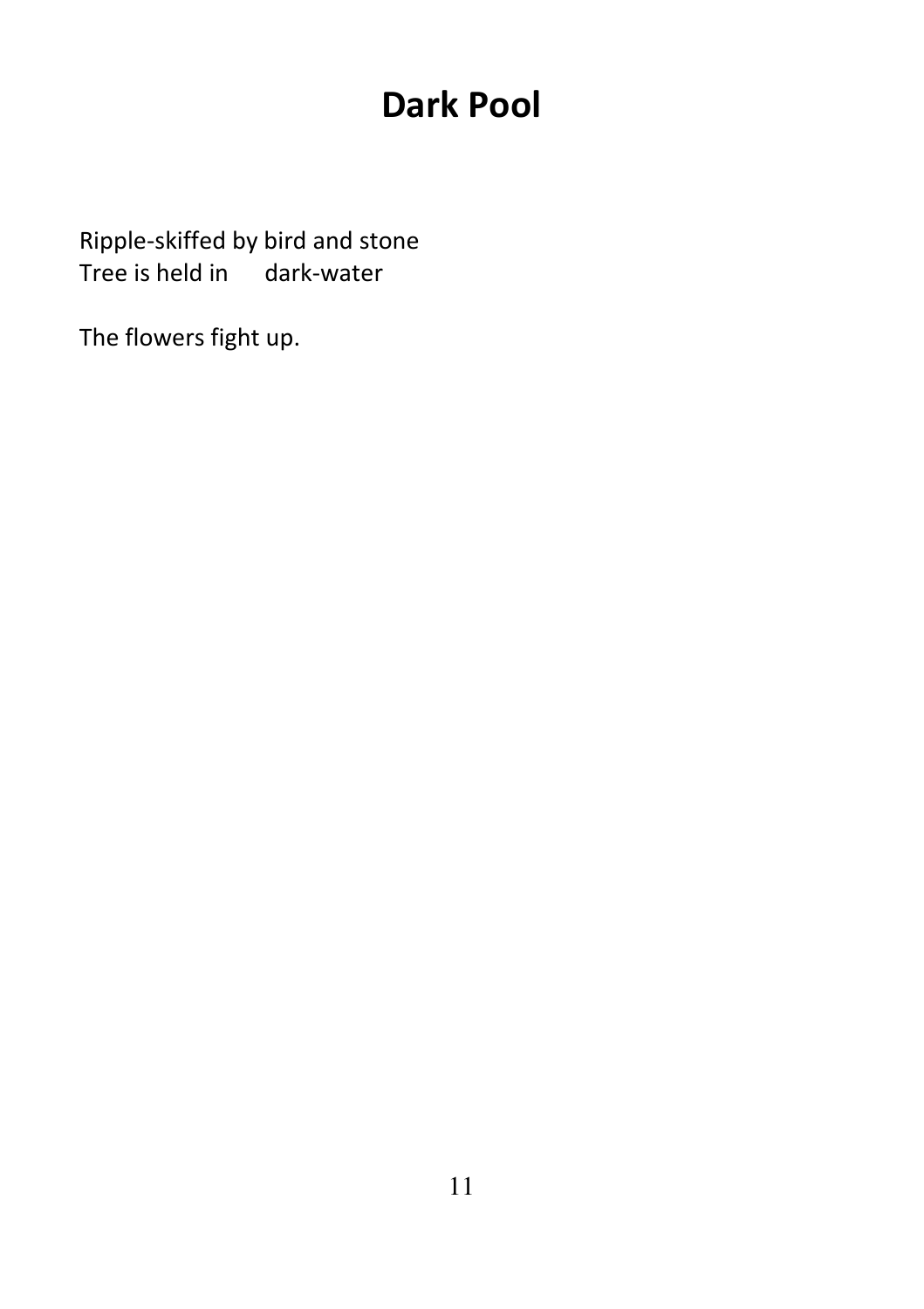### Flame or not

Leaf-detritus is pool-clung Held in

Rankled-water Battle-aftermath,

Winter beats a hollowed-drum.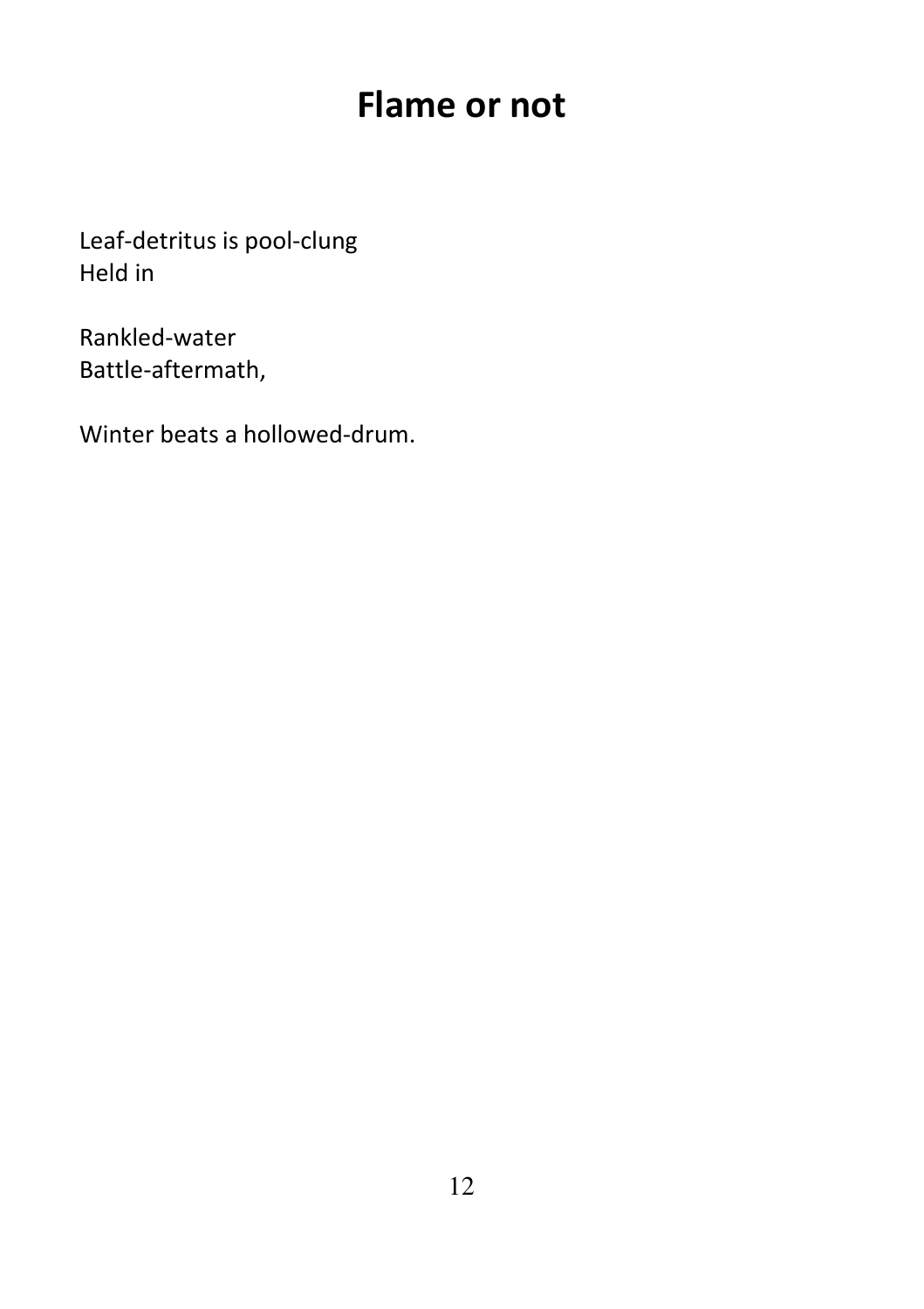### Jewel-box

the claw the egg the jewel-box blue-burnt through

(and through) the glass shard remnant - an opulence of sky

shell did not conceal blue blue sky or this feather dream wind-wrought brought-down

its red-swollen out down in the mud a point in blue burnt through

wind caresses white secret-in

nor awaken to spring

I saw the claws the hands coming the frosted gloom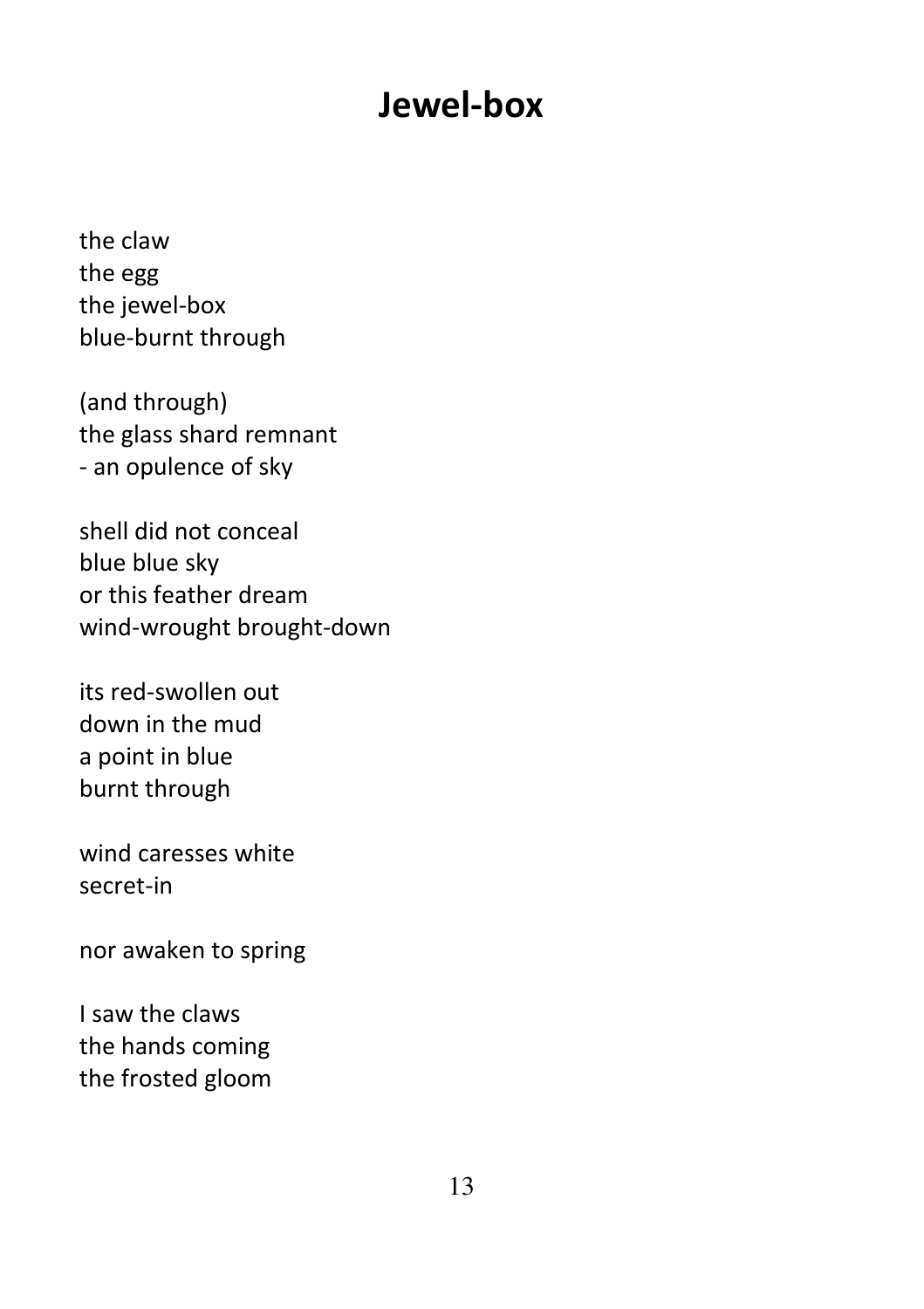# The Zeiss

from that 13th moon you'd to fight for breath : eyes , vagina, your lens was cold.

But then our shadow-plays were always red. I awoke with the word musculature in my head -

the primitive Zeiss dilated with the mathematical implements of your pornographies : meters, lenses,

> colour-charts, grey spectrum-sheets, and white -

all these rotated in your skull-disc, and I spread wide as cut-fruit onto a plate-fallen

dilated

 and captured you. I wondered which of your screens I was playing on?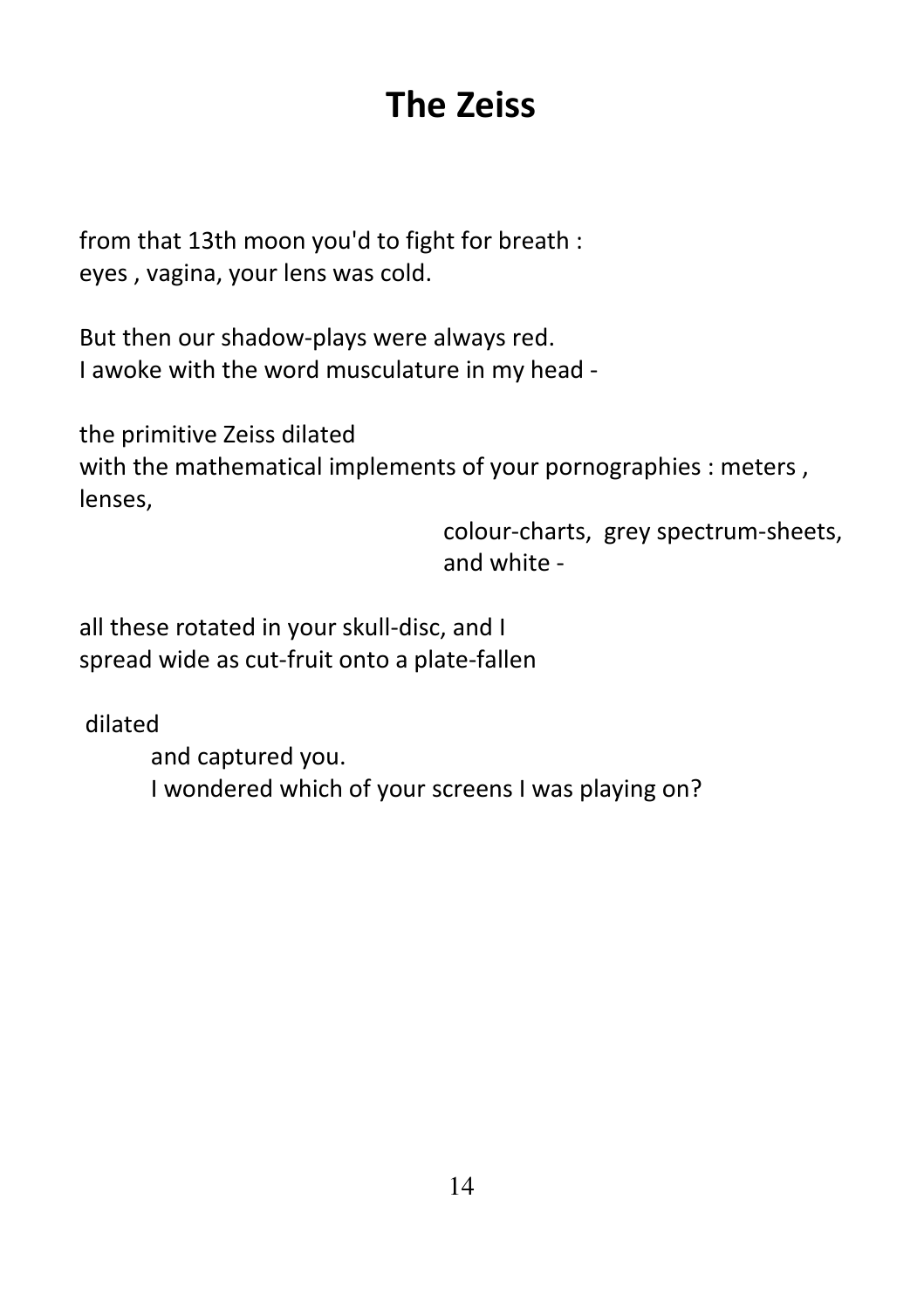# appeal to the dying

I am working to a point that is always there I turn and discern it in the heart of the mountain

it appears grey blue burnt ice as indigo as almost black but not quite -

this centre of the circle I restlessly trundle is a compass poised at that exact and irrefutable centre of my wheel and you found it

it is nothing :

it is a tiny hole scratched through white paper it is a gordian-knot in the ring of rope that will break a neck

it is the leaving from bodily-derangement that you could not unhinge your skull from you meander restlessly round its perimeter.

lorn / from lament / and not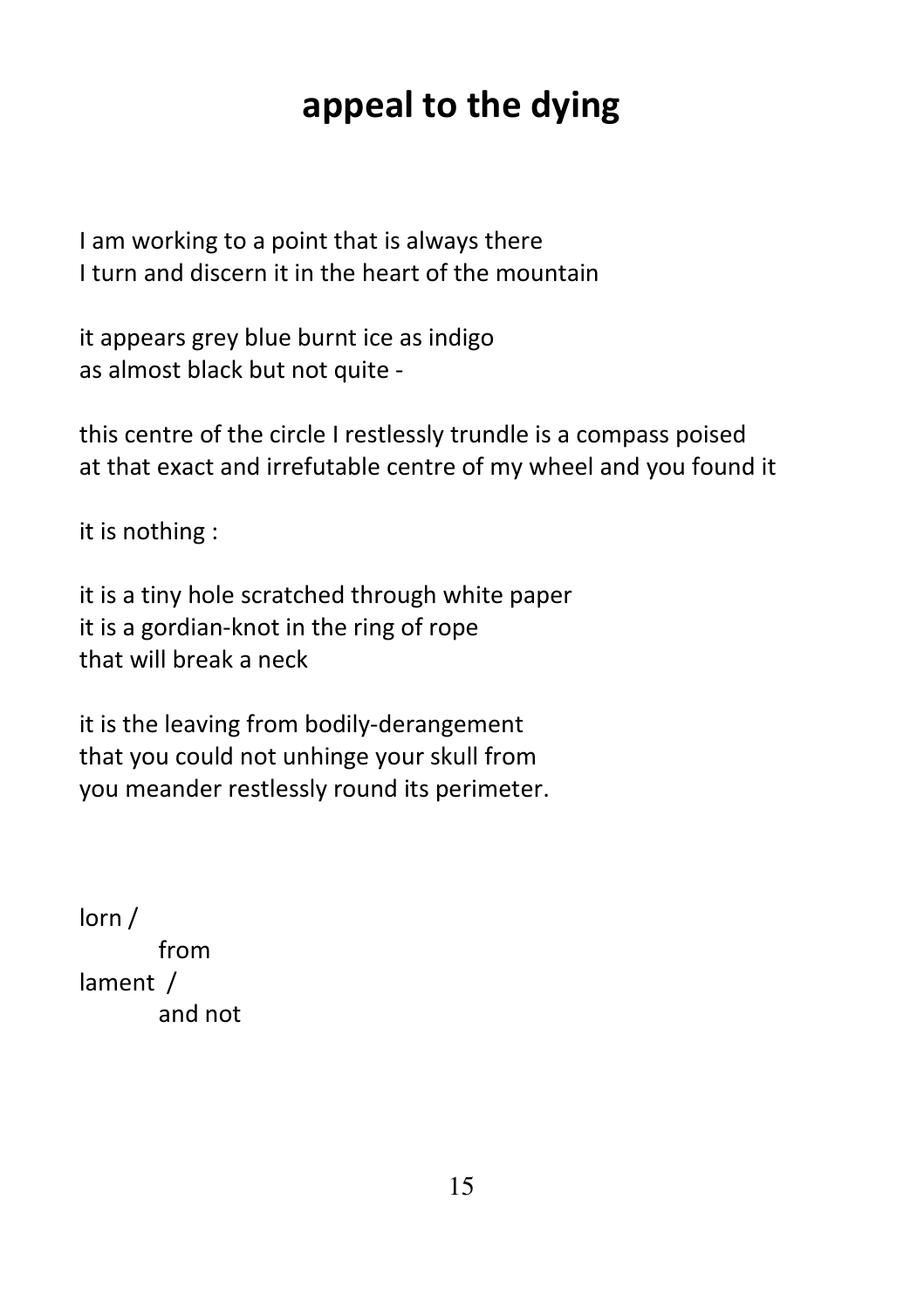## Three Red Things

#### the three red things are:

a red umbrella with a black lace trim spoke-shattered it belongs to my mother does not match my abstract and faux snaky blouson jacket

Alfred Schütze's, The Enigma of Evil a memento-mori from his old library its red cover is rain-glued-sodden I bind myself to a tree

a shopping bag, berry-red not much to say about it it is the third red thing

and I am in the park moulded to the body of a tree

its roots are moving beneath my feet I am afraid it will tear up from the soil's hungry drinking as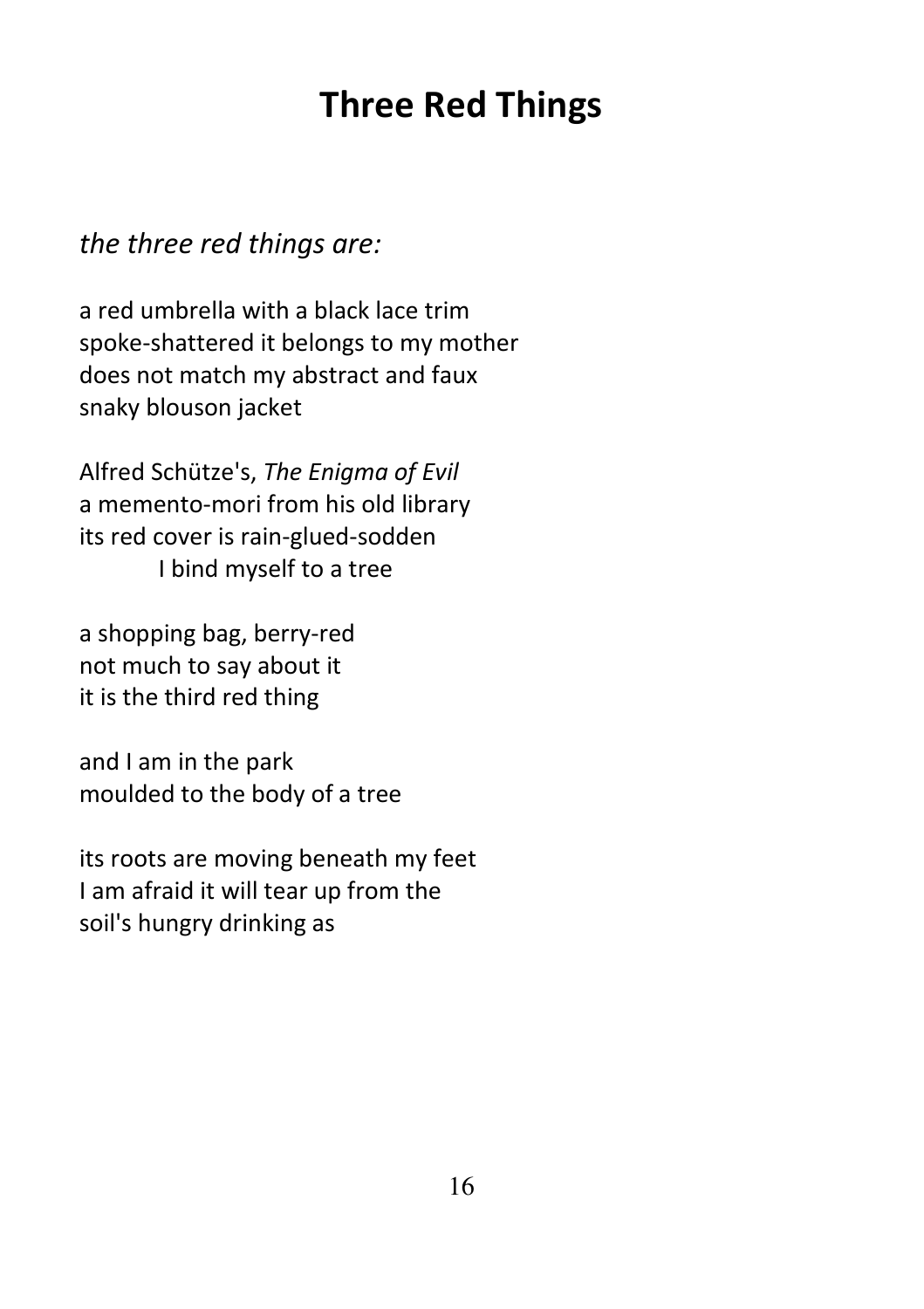### form crystallises

and assumes its almost shape

within the silica of the holding-skin

beneath crystal swipe and tungsten-lunge

into the exact point and drain

> then seep from the vessel-encasement not sustainer

until form becomes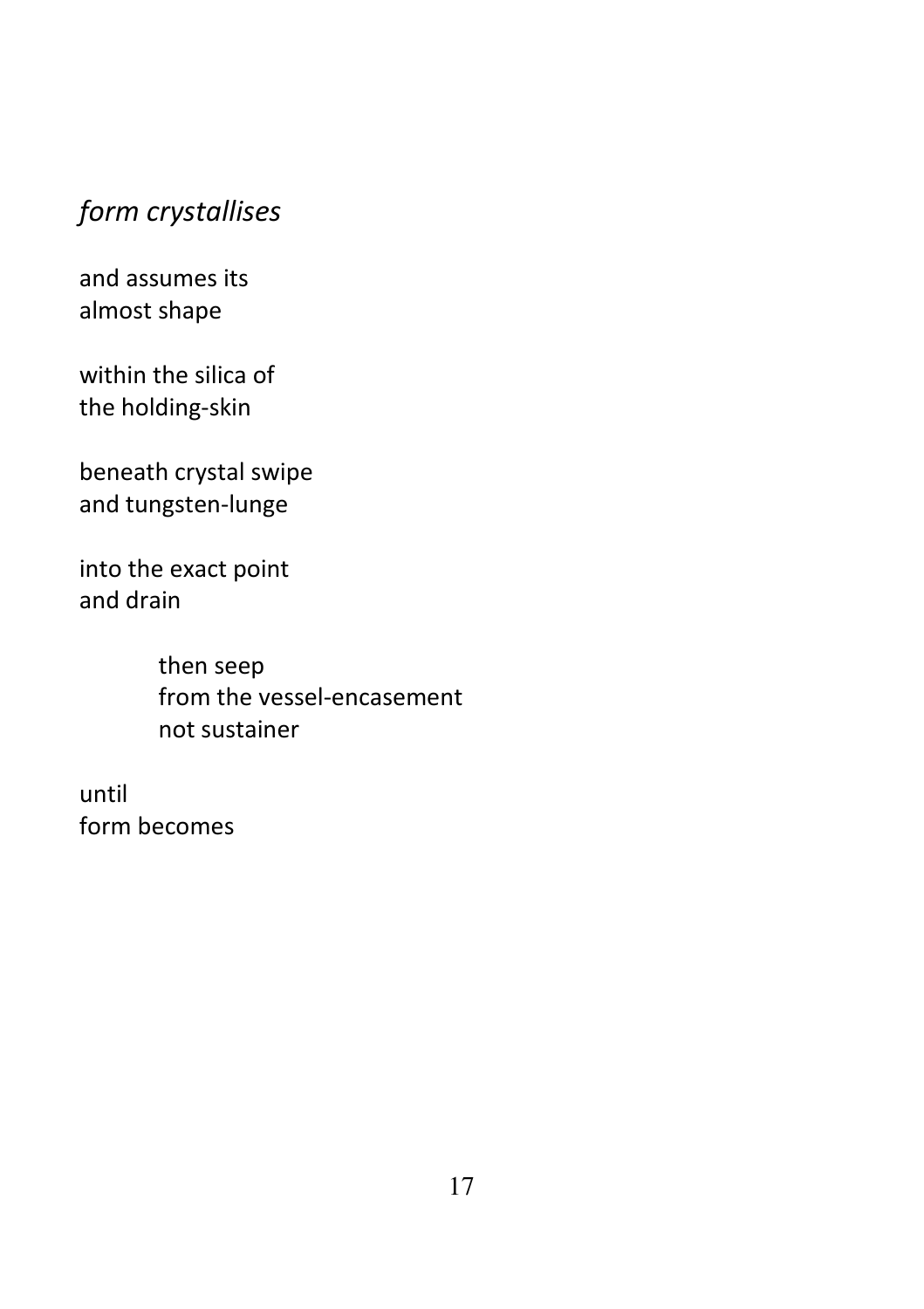#### ............ A Stone Dress

#### Fossil 1.

#### press-to

drop-by-drop raindrop-and-sinew the whole woman

#### not tamp-in

 onto the still-living-soil a new shape

#### embed-in

the bone and the living-sinew-of the still-warm blood

#### slowly-so

and infinitely blue the milk-flow from crystallising breast

#### a stone-dress

material as silk-soft (as) caul or veil can be sweet as silk or rain or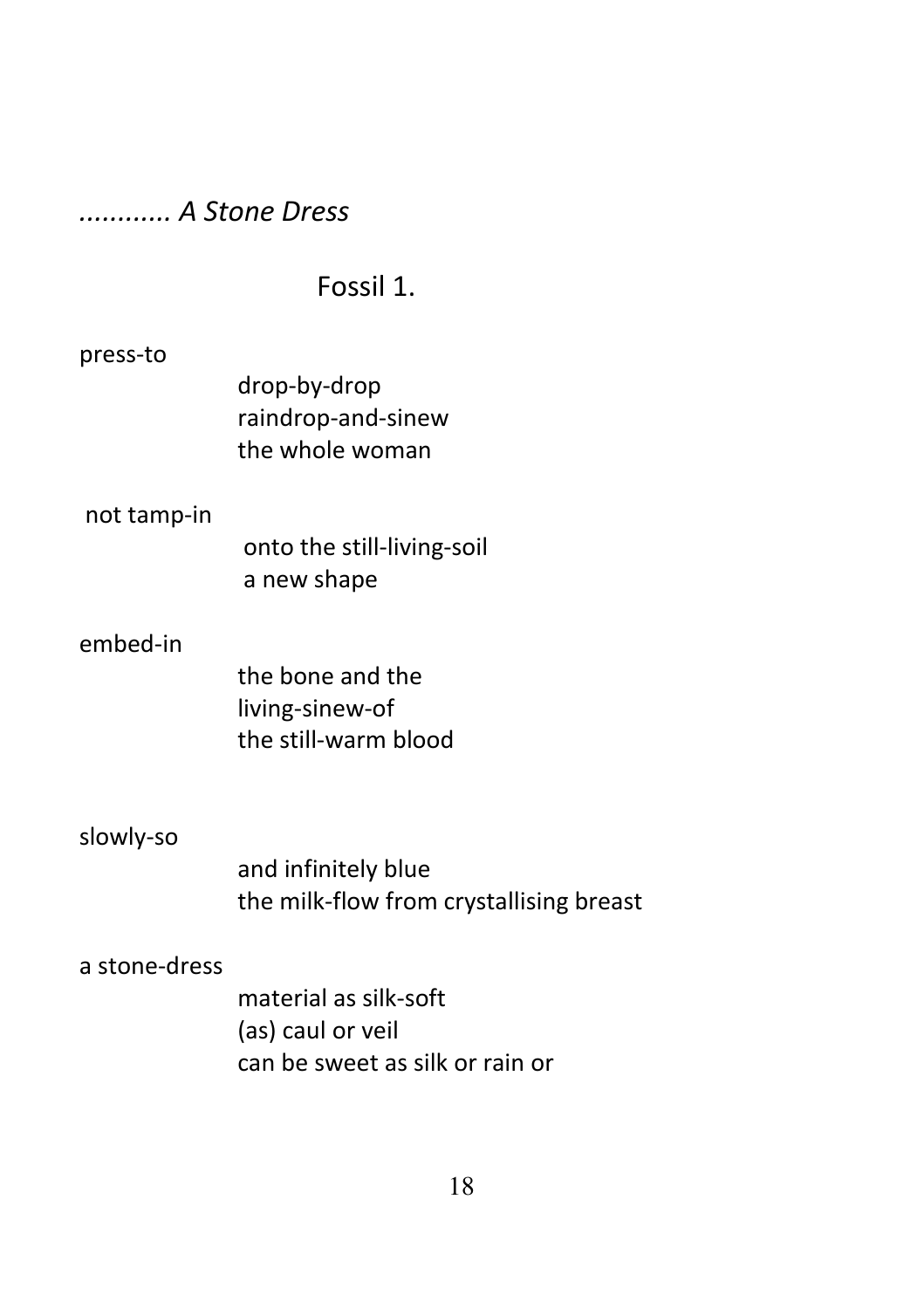| blue  |                               |
|-------|-------------------------------|
|       | rain sinews against and into  |
|       | chalice of womb.              |
|       | half-into the wall            |
|       | and often not                 |
|       |                               |
| still |                               |
|       | a lone bird night-sings and a |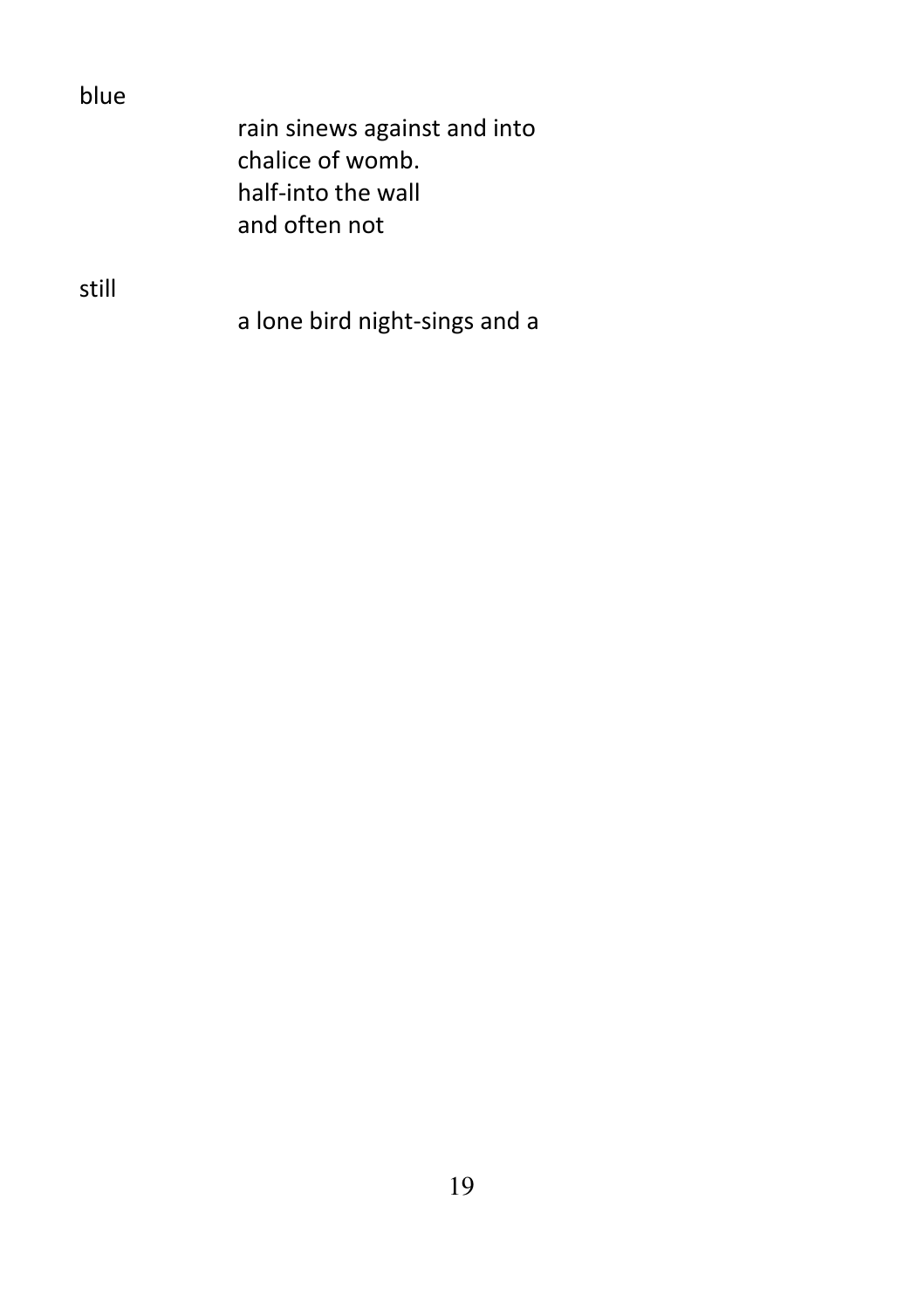A Tremor of Rain

#### Fossil 2.

tremor of rain runs liquidly down the bodice and gather as gradual operation of hand-upon-hand hand-on-stone make a pleat a stitch a fraying thread on bodice-sequinned for silica-plinthing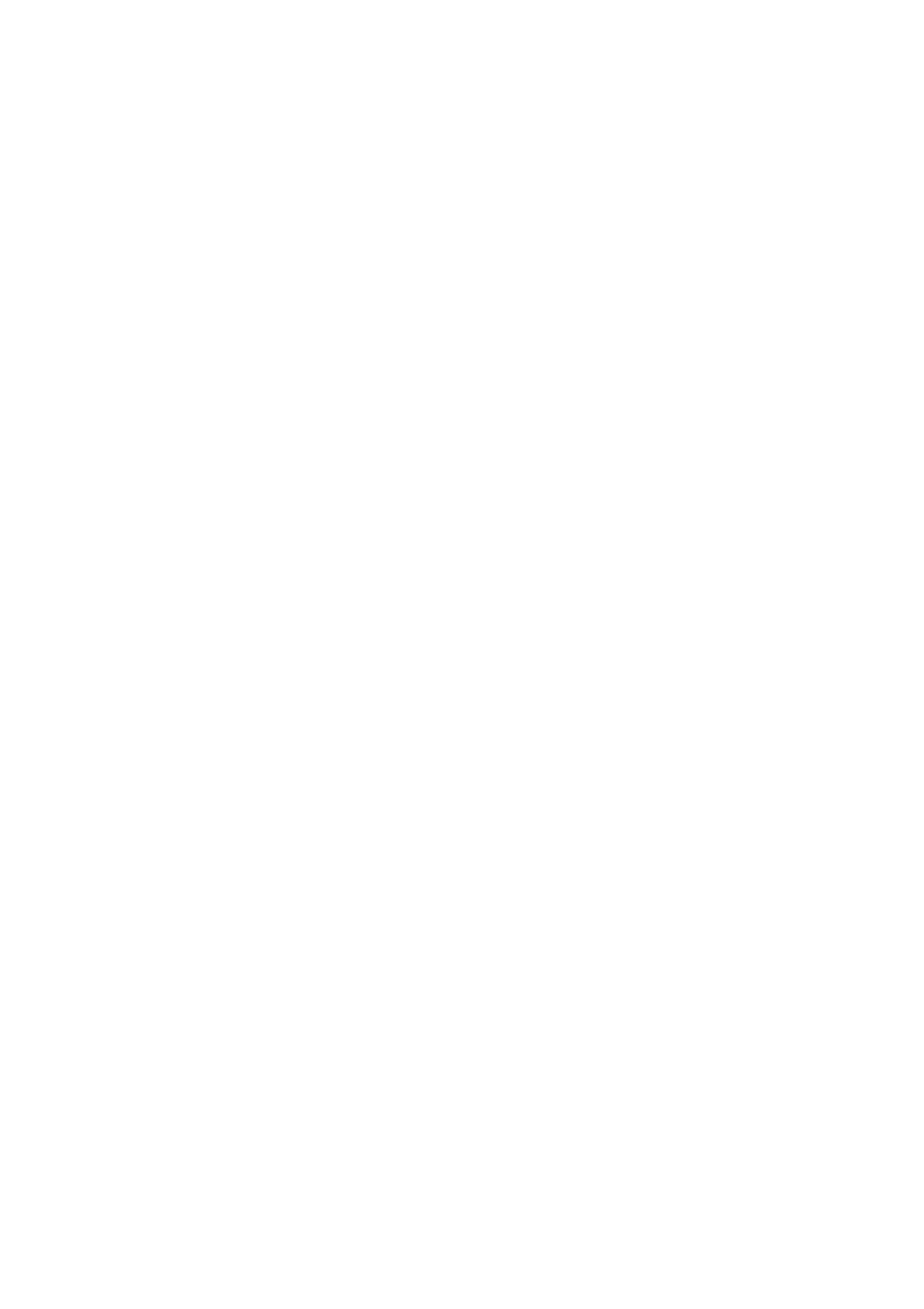#### *Acknowledgements*

Thanks are due to the editors of the following publications where a number of these poems first appeared: *Bone Orchard Poetry*, *Burning Bush II*, *CanCan*, *The Galway Review*, and *A New Ulster*.